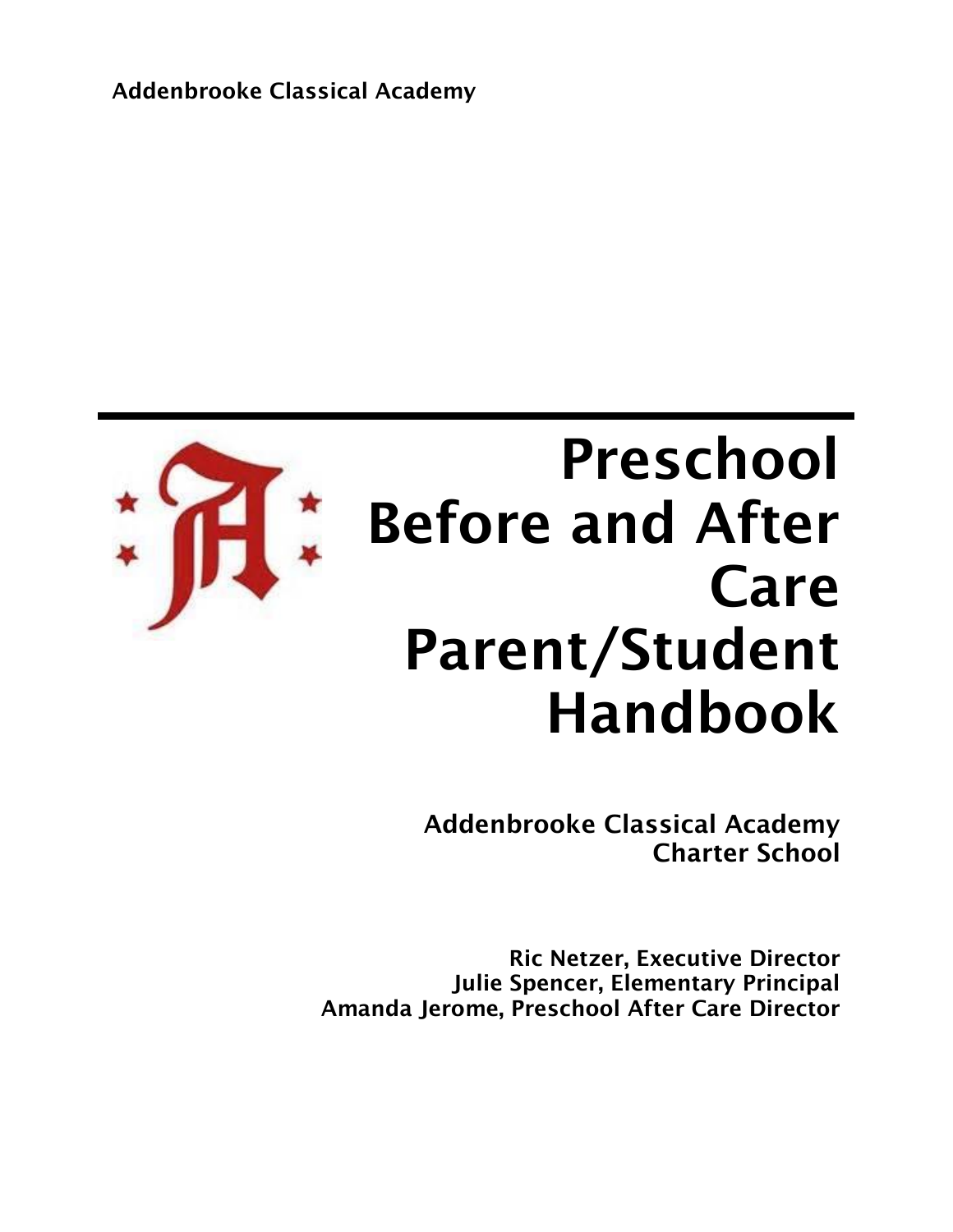## **Table of Contents**

| HOW TO CONTACT ADDENBROOKE CLASSICAL ACADEMY |
|----------------------------------------------|
|                                              |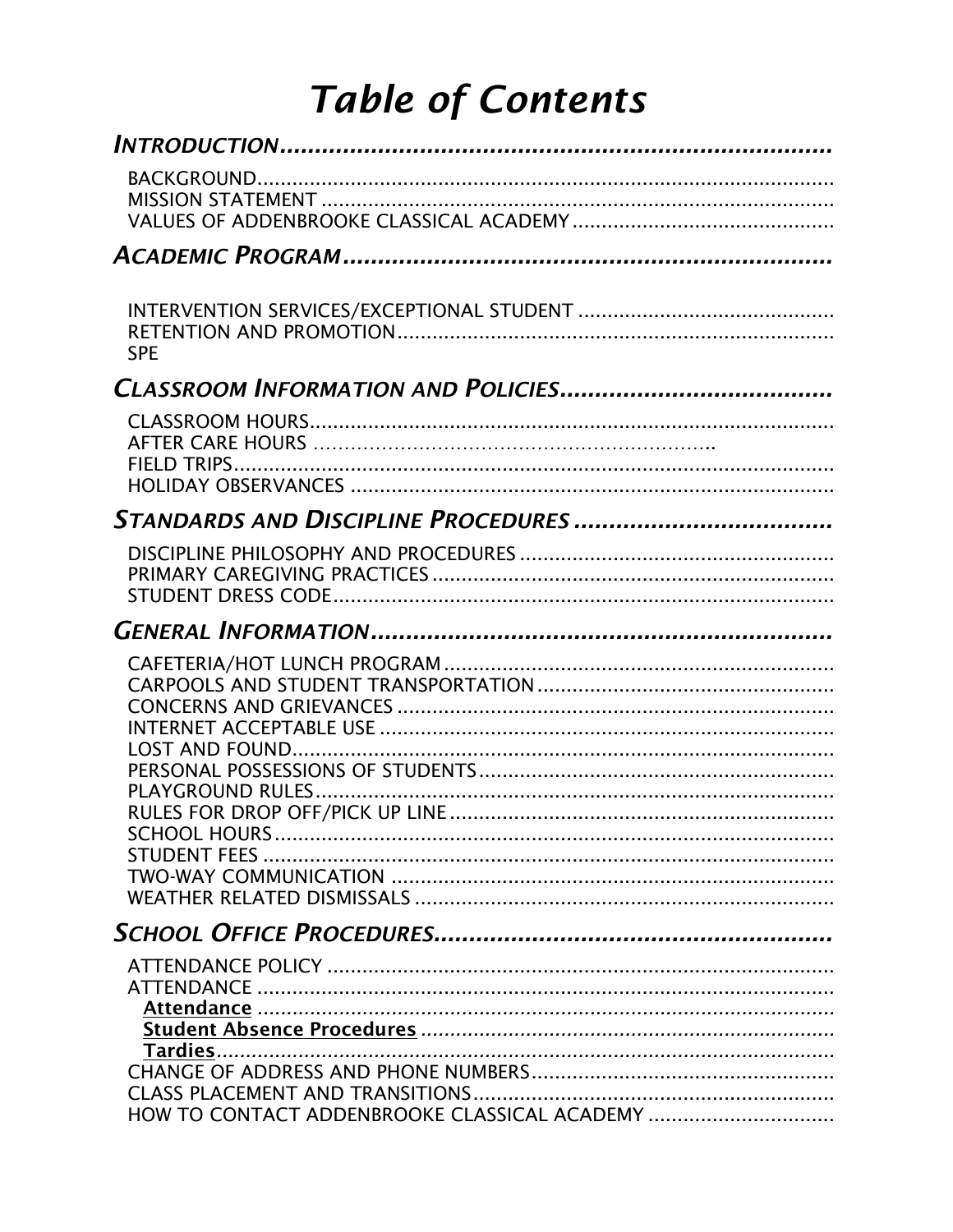| <b>OFFICE HOURS</b> |
|---------------------|
|                     |
|                     |
|                     |
|                     |
| Accidents.          |
|                     |
|                     |
|                     |
|                     |
|                     |
|                     |
|                     |
|                     |
|                     |
|                     |
|                     |
|                     |
|                     |
|                     |
|                     |
|                     |
|                     |
|                     |
|                     |
|                     |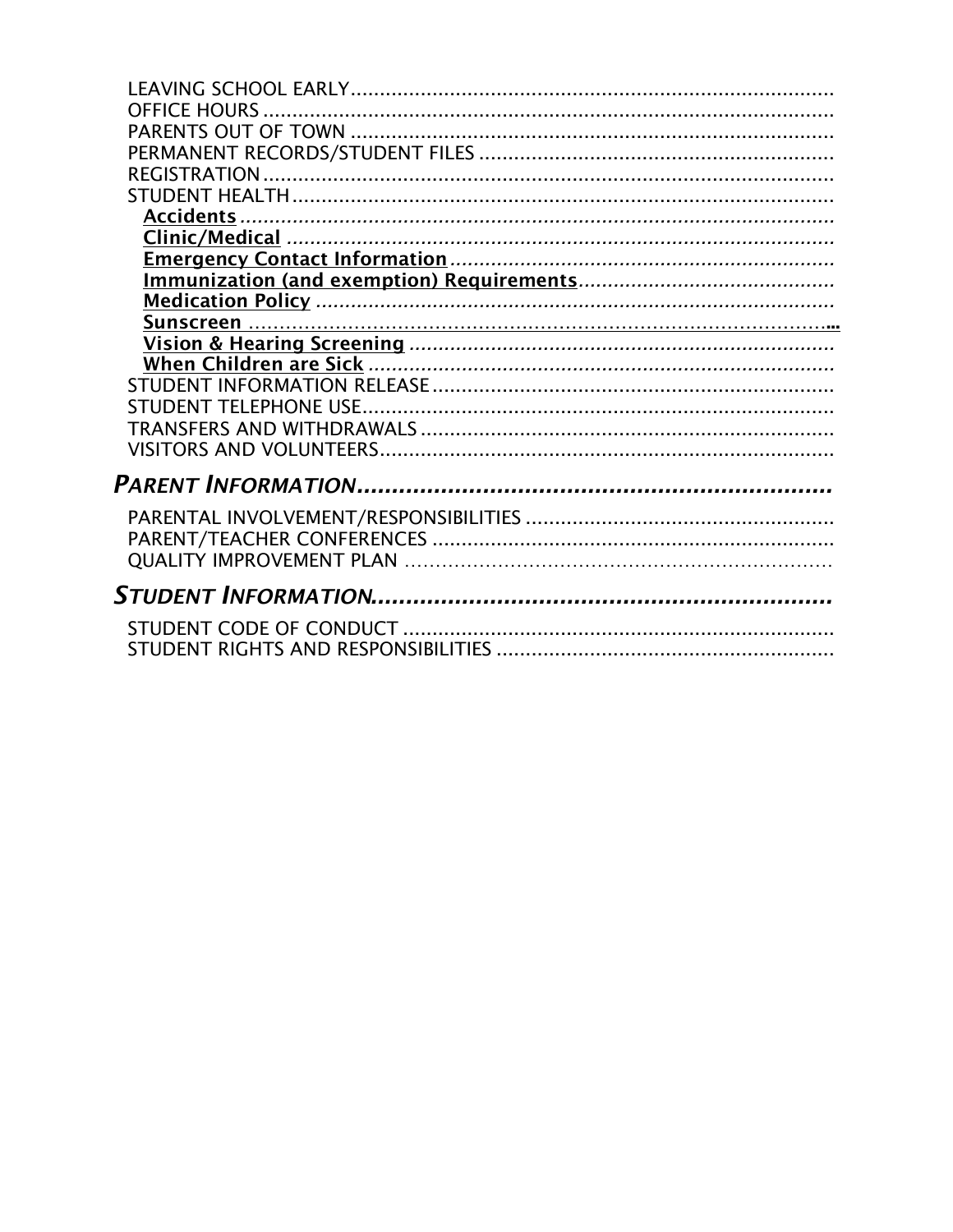## *INTRODUCTION*

## BACKGROUND

Addenbrooke Classical Academy is authorized under the Charter Schools Act (C.R.S. 22-30.5 et seq.), a law passed in 1993 by the State Legislature. A public charter school operates via a contract, or charter, with the local Board of Education. The charter stipulates authority and responsibilities given to the charter school's governing board. Charter schools operate with autonomy while being held accountable for results. Periodically, typically during a renewal period, charter schools undergo an external evaluation. Additionally, charter schools are ultimately responsible to their consumers—the parents and students who choose to attend.

Opened in 2013 as a 6-12 school with 110 students in a leased commercial property, Addenbrooke Classical Academy has grown to a PK-12 school with an enrollment of approximately 400. Addenbrooke Classical Academy, PK-12, is located at 3940 S. Teller, Lakewood, CO 80235.

Addenbrooke Classical Academy was developed on the foundational idea that children can master a rigorous curriculum and become increasingly self-directed learners when mentored in an environment that delivers instruction in a variety of modalities. The Charlotte Mason Philosophies which value each child, provide for free time and training of a child's will, focusing on living books (primary resources), hands-on learning, speaking and writing skills are essential for our program. Our classical approach to teaching is evident by the "Trivium" which has become our foundational documents. Consequently, we are a community of learners where integrity of character, value for education and respect for self and others is paramount.

### MISSION STATEMENT

Addenbrooke Classical Academy, in collaboration with students, parents, and the community, aims to foster a culture of active and resourceful lifelong learners.

## VALUES OF ADDENBROOKE CLASSICAL ACADEMY

Addenbrooke Classical Academy educates students in the pre-kindergarten through twelfth grades. From the seminar to the science lab, from the music room to the playing field, we begin with the conviction that all human beings can know truth, create beauty, and practice goodness. To that end, we expect students to develop basic tools of learning, ordered basic knowledge, moral seriousness, breadth and depth of imagination, artistic ability and a sense of wonder.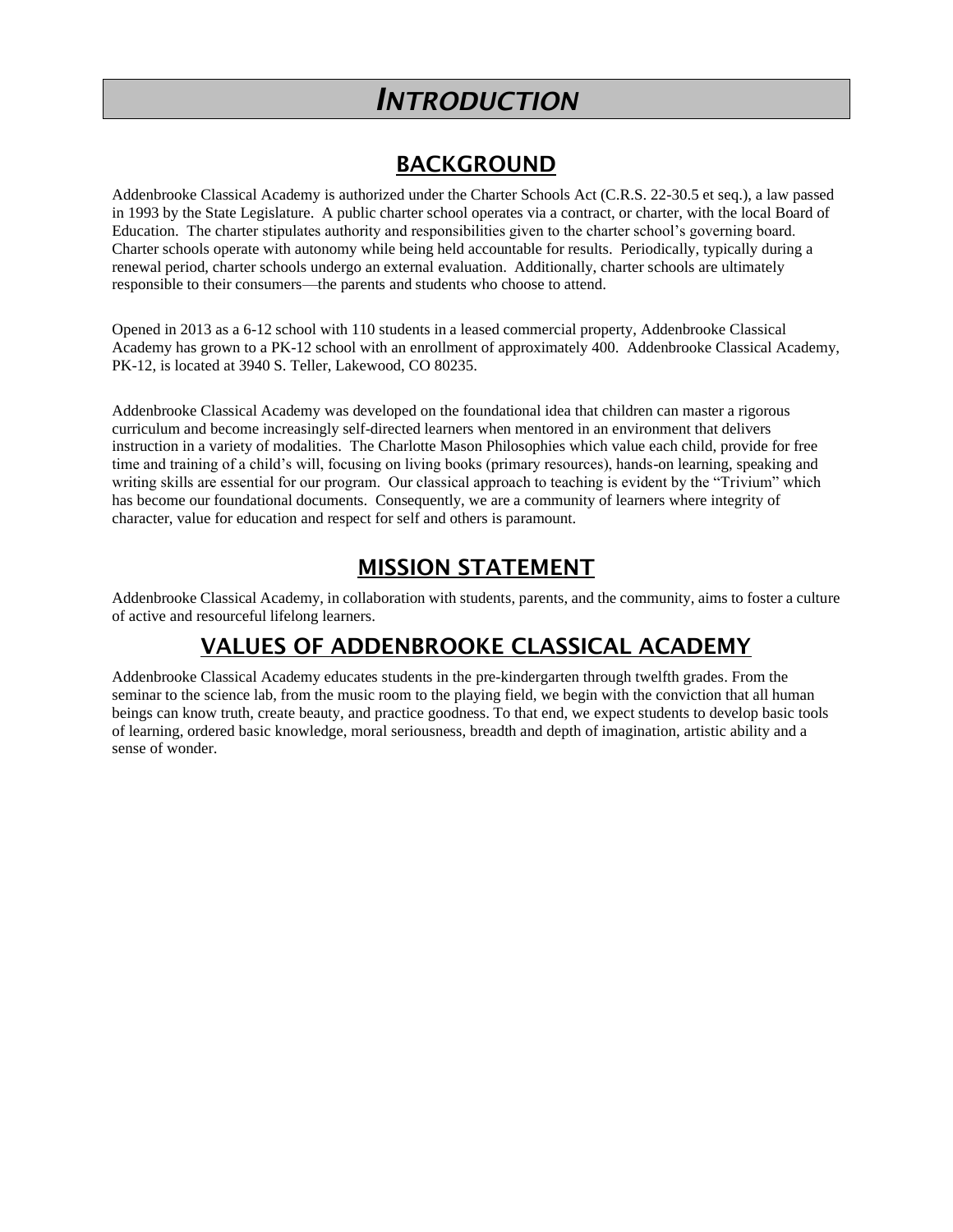We believe all students should be immersed in the best below tradition has to offer. We believe all students can be active and useful participants in the ongoing and enduring conversation that is a vibrant civilization. We believe all students can be formed in a habitual vision of greatness that makes lifelong learners of the doctor and the mechanic, the housewife and the professor. Jacques Maritain, the French philosopher, described education as a human

awakening. The goal of classical education is to produce the free or liberated person. The greatest thinkers throughout the ages, including Archimedes, Galileo, Sir Isaac Newton, Shakespeare, and Thomas Jefferson, all had one thing in common: a classical education. A classical education represents a return to a time-tested educational philosophy that was standard in the United States and the western world until the early 20th century. It is the process of training the mind of the student to better confront the problems common to modern man.

> *ACADEMIC PROGRAM*

| <b>The Trivium</b><br>The first three of the seven                                                                     | <b>The Socratic Method</b><br><b>Dynamic and interactive</b>                                                        | <b>Charlotte Mason's</b><br><b>Philosophies</b><br>Charlotte Mason was a British                                              |  |
|------------------------------------------------------------------------------------------------------------------------|---------------------------------------------------------------------------------------------------------------------|-------------------------------------------------------------------------------------------------------------------------------|--|
| liberal arts                                                                                                           | teaching techniques                                                                                                 | educator in the late 1800s                                                                                                    |  |
| Utilized in ancient Rome and in<br>the Middle Ages                                                                     | I. Questioning<br>Questioning to lead<br>А.<br>students to answers                                                  | Modified for public school use<br>I. Value each child                                                                         |  |
| I. Grammar Stage (elementary<br>years)<br>Language is the most<br>А.<br>significant tool for<br>learning (Spalding, EZ | <b>B.</b><br>Encouraging<br>students to question<br>II. Discussions<br>Whole class discussions in<br>seminar format | "Children are born persons"<br>II. Need for free time<br>Provide children<br>A.<br>with time to think<br>and assimilate their |  |
| Grammar)<br><b>B.</b><br>Defined as the basic<br>knowledge of each<br>subject                                          |                                                                                                                     | learning<br>В.<br>Encourage creativity<br>III. Train each child's will<br>Develop character                                   |  |
| C.<br>Core Knowledge®<br>Curriculum for history,<br>science and geography                                              |                                                                                                                     | IV. Use living books<br>Primary source<br>А.<br>documents                                                                     |  |
| Saxon Math curriculum<br>D.<br>which requires mastery<br>learning                                                      |                                                                                                                     | В.<br>Well-written<br>literature<br>C.<br>An author                                                                           |  |
| II. Logic/Dialectic Stage (Middle)<br>School Years)<br>Formal logic<br>А.                                              |                                                                                                                     | passionate about his<br>subject<br>D.<br><b>Books</b><br>communicating                                                        |  |
| <b>B.</b><br>Debate<br>$C_{\cdot}$<br>Delve deeper into<br>subjects                                                    |                                                                                                                     | noble thoughts<br>E.<br>Discourage use of<br>text books                                                                       |  |
| D.<br>Learn to support<br>conclusions with facts                                                                       |                                                                                                                     | V. Use hands-on activities<br>VI. Develop skills in observation<br>VII. Focus on writing skills                               |  |
| III. Rhetoric Stage (high school<br>vears)<br>Persuasively expressing ideas                                            |                                                                                                                     | Encourage the use<br>А.<br>of pencil and paper<br>Promote creativity<br><b>B.</b>                                             |  |
| through writing and speaking                                                                                           |                                                                                                                     | and self-expression<br>Discourage use of<br>C.<br>worksheets<br>VIII. Focus on speaking skill                                 |  |
|                                                                                                                        |                                                                                                                     | Develop skills in narration and<br>have students retell what they<br>read, learn, etc.                                        |  |

## INTERVENTION SERVICES/EXCEPTIONAL STUDENT

Addenbrooke Classical Academy shall identify at-risk students and serve them as needed. At-risk students are those that need or may be in need of specialized services including but not limited to gifted and talented students, special education students, homeless students, and English language learners. For students needing early interventions services, a referral will be made to the appropriate resources including social, mental health, educational or medical service. A list of referral resources available in the community shall be kept on site. Families will be offered support during the referral and written record will be kept. The school will work with the referred agency when possible to incorporate services and provide support to the student.

Academically challenged students and English Language Learners shall be provided opportunities to succeed at Addenbrooke Classical Academy. Learning experiences shall include identification in a timely manner, instruction commensurate with learning, and formal assessment when appropriate. A translator in the families native language will be provided when needed.

Academically advanced students will receive every opportunity to achieve the highest levels possible. The instructional program shall ensure commensurate opportunities for growth in all academic areas.

Addenbrooke Classical Academy shall follow all state and federal guidelines relating to Exceptional Students unless granted appropriate waivers.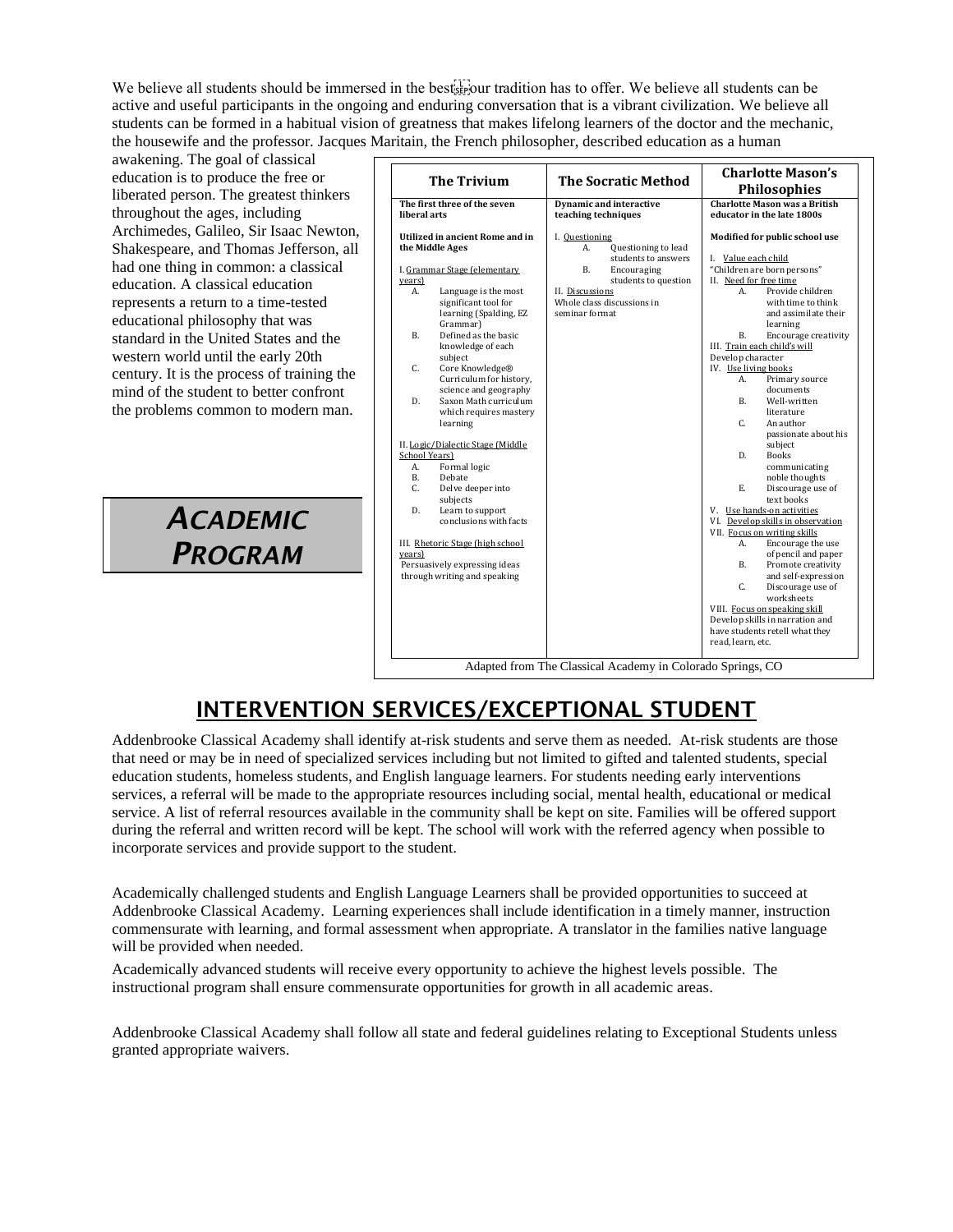## RETENTION AND PROMOTION

Addenbrooke Classical Academy administration in collaboration with appropriate staff members will decide promotion and retention of students. Promotion or retention decisions are determined upon an examination of a body of evidence, which includes assessment data, academic performance, emotional and social readiness as well as parental input.

If the teacher is considering recommending retention as an option for a student, the parents or guardian will be informed as soon as possible. Recommendations or consideration should come no later than April 1st. Notification must be made in writing, as well as verbally during conferences.

Addenbrooke Classical Academy may consider grade skipping for highly able students where the body of evidence is such that the student would benefit over the long term by such grade level acceleration.

Addenbrooke Classical Academy's administration reserves the right to determine final placement of any student.

## *CLASSROOM INFORMATION AND POLICIES*

## CLASSROOM HOURS

The class day occurs from 7:45 a.m. to 3:00 p.m. (Monday-Friday) for full day Preschool students. Full day preschool will have two 15-minute snacks, 60-minutes of recess, 30-minute lunch and a minimum of 30-minutes nap/rest time. Part Day Preschool hours are from 7:45 a.m. to 11:15 a.m. (Monday through Friday). Part Day Preschool will have a 15-minute snack and 30-minute recess.

### AFTER CARE HOURS

After Care is offered at an additional cost for children ages 3-12 years old. After Care Hours are Monday-Friday from 3:05 p.m. to 5:00 p.m. After Care is only available on student contact days only.

## FIELD TRIPS

During the school year, the children will have an opportunity to have fun in school field trips as well and walking field trips. Permission forms for walking field trips will be sent home prior to the scheduled event.

## HOLIDAY OBSERVANCES

Addenbrooke Classical Academy acknowledges the importance of holidays with religious origins in our national, social and cultural life. Diversity is a hallmark and strength of our nation. Teachers and administrators should excuse students who do not wish to participate in holiday events. Acknowledging religious holidays serves the academic goal of educating students about history and culture, as well as the traditions of particular religions within a pluralistic society. School concerts that present a variety of selections may include religious music. Any dramatic productions or school parties should emphasize the cultural and historical aspects of the holiday.

Rooms and bulletin boards may be decorated, and worksheets with a specific holiday emphasis may be used at the discretion of the teacher.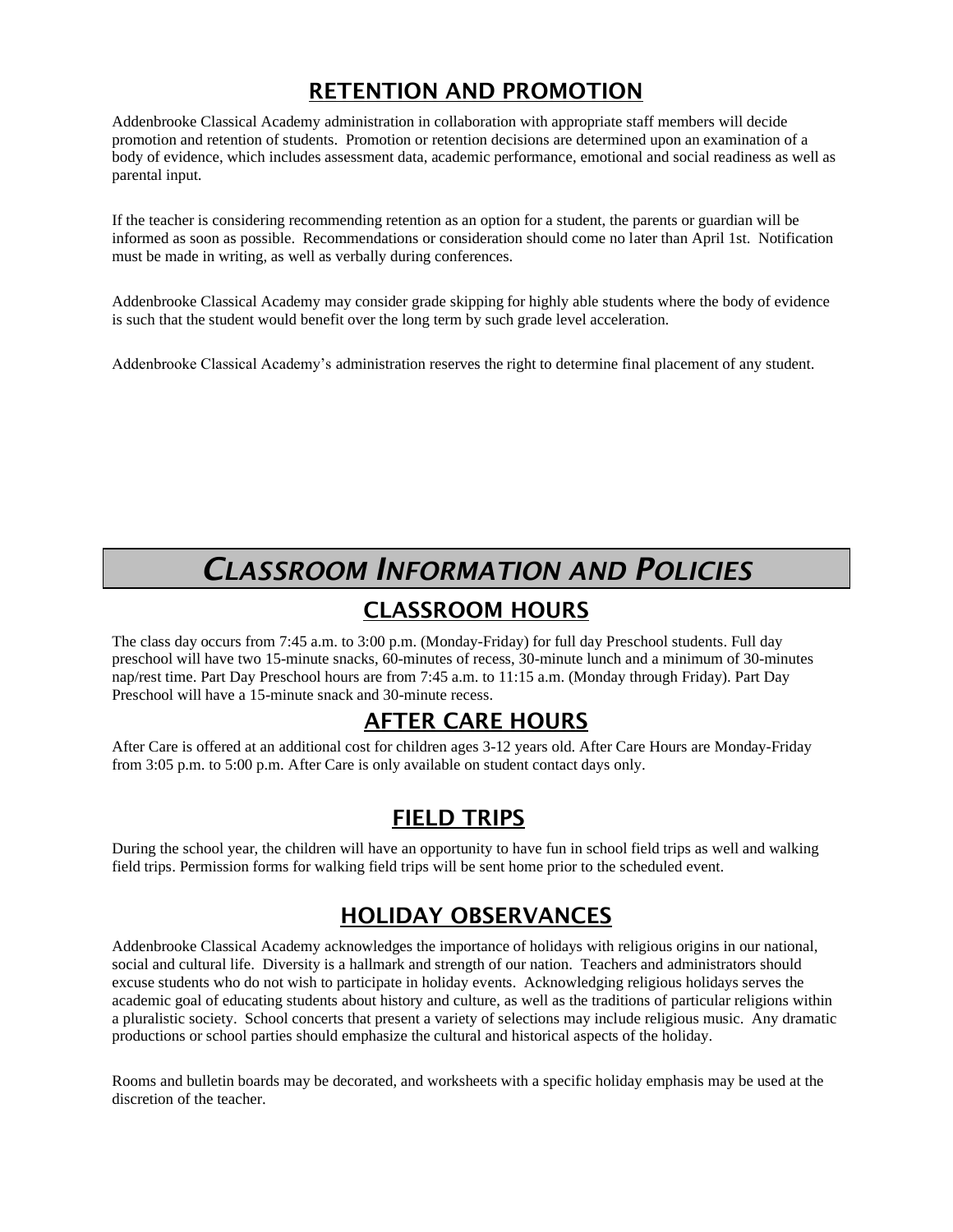If a parent has a concern with anything, he or she should first discuss the situation privately with his/her student's teacher. If a concern still exists, he or she should contact the Preschool Director.

Parents are requested to notify their student's teacher at the beginning of the year if they do not wish their child to participate in parties or a particular holiday, seasonal, or cultural observance.

## *STANDARDS AND DISCIPLINE PROCEDURES*

## DISCIPLINE PHILOSOPHY AND PROCEDURES

**Addenbrooke Classical Academy students are expected to act appropriately at all times in the classroom and lunchroom, in the hallways and bathrooms, during recess, on Field Trips and at any school function. Students should be well-behaved and respect themselves, others, and property.**

Appropriate behavior should follow our Four School Rules.

### *Four School Rules*

- 1. Keep all communications honoring to one another and oneself.
- 2. Keep your hands and feet to yourselves.
- 3. Respect and obey all supervising adults.
- 4. Be a good caretaker of all things.

### **Discipline Philosophy and Procedure**

The purpose of "discipline" is inherent in the term itself. The term "discipline" derives from a word indicating a "learner" or "student" (disciple). It is not the intention of the school discipline policy to simply punish a student for wrongdoing, but to instruct, train, and educate that student so that he or she will make a better choice at the next opportunity. To accomplish this goal, a simple three-step process is encouraged: first, a teacher or administrator gives an instruction (communication). Next a student makes a decision to follow and obey that instruction or not (choice). Finally, the teacher (administrator) sees to it that an appropriate result is received (consequence); if the student obeys and responds properly the appropriate consequence is commendation (or reward), if not the student is corrected and "disciplined."

Each faculty member will receive direction and instruction in these procedures, and individual classroom guidelines will be established by the faculty. If these steps do not produce a positive response from the student, the administration will be invited into the procedure. It is the policy of Addenbrooke Classical Academy to communicate with parents as early in the process as is appropriate and warranted.

Inappropriate behavior is behavior that interferes with the teaching and learning process. It is Addenbrooke Classical Academy's philosophy that teachers have the right to teach and students have the right to learn. It should be noted that as a Jefferson County Public School, we follow the *Jefferson County Public Schools Student Conduct Code. The Jefferson County Public Schools Student Conduct Code* booklet will be given to parents at Registration. The booklet details state law concerning student conduct.

One of the most important lessons for any student to learn is how to respect authority, respect the rights of others, and take care of his or her own and others' property. Additionally, no student will be allowed to disrupt the education of other students. Although it is necessary to have school and classroom rules, our emphasis will not be on do's and don'ts, but guiding the student to a proper response to any given situation. In order to accomplish this, we will set discipline standards that are enforced fairly and consistently (recognizing that due to age, experience, and other factors, not all students are the same and need individualized attention).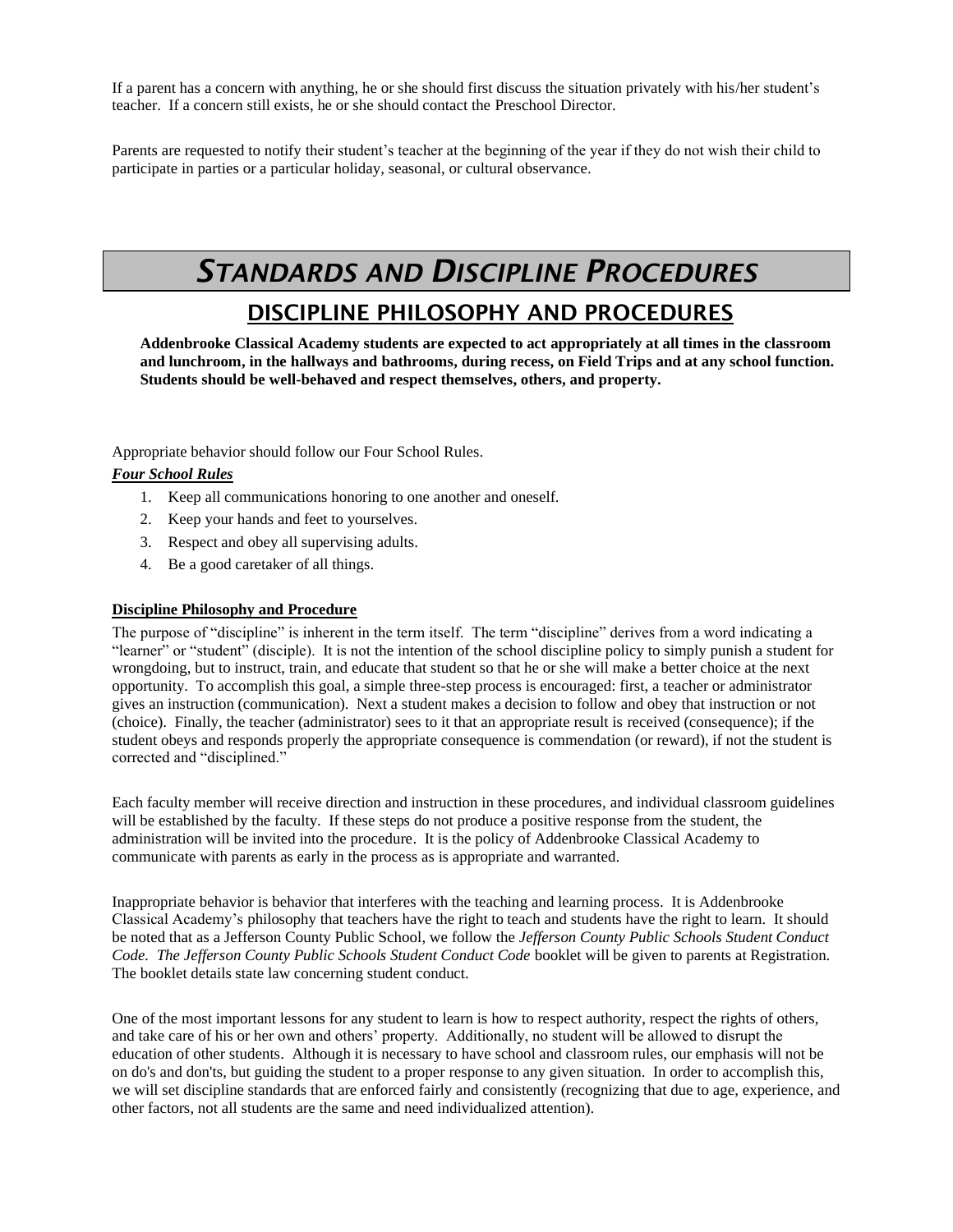Since the classroom teacher is the one who works closest with the children, he or she carries the bulk of the discipline responsibility. It is important that the teacher works closely with the parents in these matters and communications are open and honest. It is of utmost importance that the teacher and parents work together as a team in discipline matters.

### **Preschool Discipline Procedures**

Addenbrooke Classical Academy utilizes Incident and Discipline Reports to inform parents of behavior issues. These reports require a parent signature and that they be returned to school to insure that school-to-home communication has occurred. A phone call home is not always made for a discipline issue. Parents are welcome to call the adult issuing an Incident/Discipline Report if any further clarification of the incident is needed.

- **1. Classroom intervention:** When appropriate, a supervising adult uses strategies such as redirection, Recovery, and verbal discussion to interrupt disruptive or unacceptable behavior.
- **2. Upon a first Incident**: A phone call will be made to parent/guardian informing them of the incident.
- **3. Upon the Second Incident**: The parent/guardian will be called to pick up the student and a team meeting with staff and family will be planned.
- **4. The issuance of an Incident Report:** An Incident Report may be issued to a student by a supervising staff member for an incident that reflects poor or unacceptable behavior. This form will state the facts of what has happened, and the action taken by the staff member. A parent must sign this form and the student will return it the next day.
- **5. The issuance of a Discipline Report:** A Discipline Report may be issued for those behaviors that are of a more serious nature or if a pattern of unacceptable behavior is established. This form will state the facts of what has happened, and the action taken by the staff member. An administrator will be involved in this process. A parent must sign this form and the student will return it the next day. Upon the third issuance of a discipline report the student can/will be expelled.
- **6. Suspension:** The Executive Director or designee have the authority and option to suspend a student from school. Suspensions may occur based on grounds outlined in the *Jefferson County Public Schools Student Conduct Code* or at the Directors' discretion. Tuition credits are not granted for suspension.
- *7.* **Expulsion:** Expulsion may occur based on grounds outlined in the *Jefferson County Public Schools Student Conduct Code or at the Director's discretion.*

### **Habitually Disruptive Student Process**

State law and District policy define disruptive behavior as behavior initiated, willful, and overt on the part of the student and which requires the attention of school personnel to deal with the disruption. Any student who displays a pattern of disruptive behavior may be placed on the Habitually Disruptive Student Process and will have a behavior plan developed. If the student continues to engage in disruptive behavior (after being placed on the Habitually Disruptive Process) and receives a third suspension in the Habitually Disruptive Process in any one school year, he or she shall be declared a habitually disruptive student and shall be subject to a mandatory expulsion process.

### **Mandatory Expulsion Process**

After a child receives a third suspension in the Habitually Disruptive Student Process, the sale of illegal drugs, possession of a weapon with the intent to threaten or harm or does harm a student, and/or possession of a firearm, the mandatory expulsion process begins. Expulsion may also occur for other serious violations as described in the *Jefferson County Public Schools Student Conduct Code.*

### **Disruptive Behavior and Students with Disabilities**

Students with disabilities are subject to suspension and expulsion on the same grounds as students without disabilities, except that such students are subject to the special considerations and procedures outlined in the *Jefferson County Public Schools Student Conduct Code.*

### **Environment**

It is the policy of Addenbrooke Classical Academy to maintain an environment for its students which is free from alcohol, drugs, and any form of harassment. Any student caught partaking in these activities will face administrative action, and perhaps district or legal involvement, ranging from suspension or expulsion to legal/criminal charges against the student. In these cases, the school resource officer or other officers of the jurisdiction may question students, and parental notification will take place consistent with the Jefferson County School District guidelines. Students and parents are encouraged to carefully read the *Jefferson County Public Schools Student Conduct Code*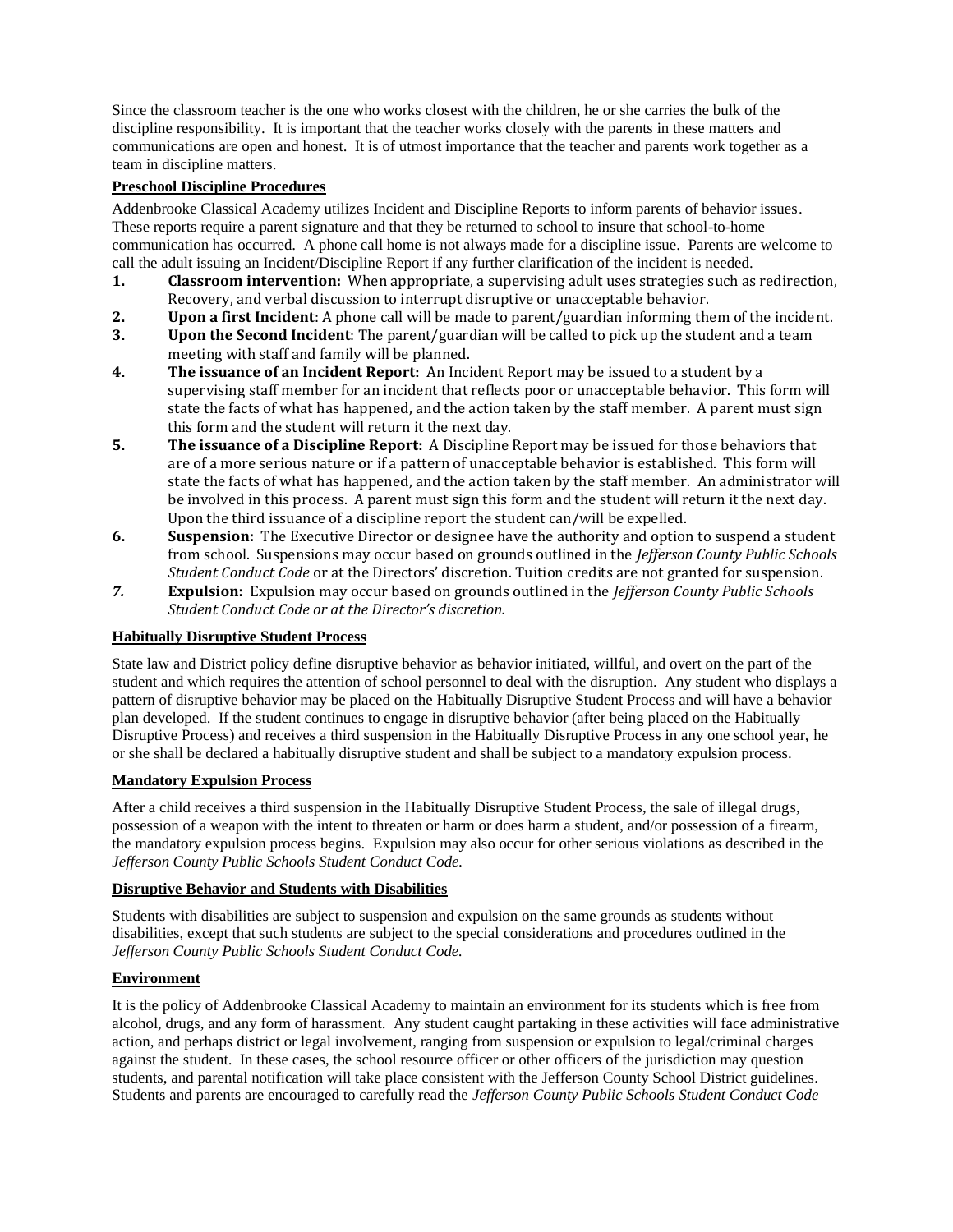distributed by the Jefferson County School District. The administration of Addenbrooke Classical Academy is bound to follow these procedures and directives.

Complaints of any kind of harassment will be handled without delay in a manner that considers the interests of both the complainant and respondent.

Reporting: Any student witnessing or suffering harassment shall immediately report the matter to his or her teacher. If a student feels like the complaint was not resolved, he or she may then report the matter to an administrator. The teacher or administrator receiving the complaint will initiate the investigation process. Retaliation is prohibited for reports of harassment made in good faith.

## PRIMARY CAREGIVING AND CONTINUITY OF CARE **PRACTICES**

Primary Caregiving Practices are essential to students in helping secure a bond with teachers during their enrollment in preschool. The primary caregiver's responsibilities are communication with families, to advocate for, nurture, teach, observe, monitor, and evaluate the child/student. The same two teachers will be the primary caregivers for a child/student with the same peer group for up to two years same classroom.

## STUDENT DRESS CODE

**The following clothing styles and colors will be considered appropriate**:

- **Solid khaki or black or blue denim pants, skirts, jumpers with approved tops, and capris are allowed.**
- **Only solid red, gray and black shirts (no print or designs) will be allowed.**
- Skirts must not be more than two inches above the top of the kneecap (Credit Card).
- Shorts must be worn underneath of all skirts.
- Blouses and button-down shirts are not allowed.

### **Uniforms must also abide by the following guidelines:**

- 1. Shirts may have a school insignia, but no other ornamentation, including labels, are allowed on any clothing; (Buttons and tabs that are part of the garment when purchased are not considered ornamentation);
- 2. Knit pants, jogging or sweatpants, or leggings are only allowed for preschool;
- 3. Uniforms must be worn at the natural waist. They cannot be poorly fitted or oversized and baggy, so as to allow sagging of the pants, or be too tight fitting. If belts have buckles, they must not be oversized nor have any writing that is considered offensive.

### **Accessories**

- **1.** Solid color sweaters or sweatshirts without hoods and without an insignia (color appropriate to the school) may be worn over uniform shirts;
- **2.** Coats and jackets must be worn open in the building;
- **3.** White T-shirts may be worn under uniform shirts. Solid colored turtlenecks (white or a color appropriate to the school) may be worn under uniform shirts;
- 4. Tights, hose, or socks may be worn.
- 5. All students will participate in physical education (PE) classes. During PE, appropriate athletic or tennistype shoes should be worn.

## *GENERAL INFORMATION*

## DROP OFF AND PICK UP FOR STUDENTS

**Class hours are from 7:45 a.m. to 3:00 p.m.** for Full day Preschool. Students are to be dropped off no earlier than 8:00 in the classroom. Parents must ensure that the student is signed in and out daily and that the staff is aware the student is in attendance and also when the student is leaving. Only people who are authorized by a parent/guardian may pick up students, must be over the age of 18 and present a valid ID. Students attending the half-day am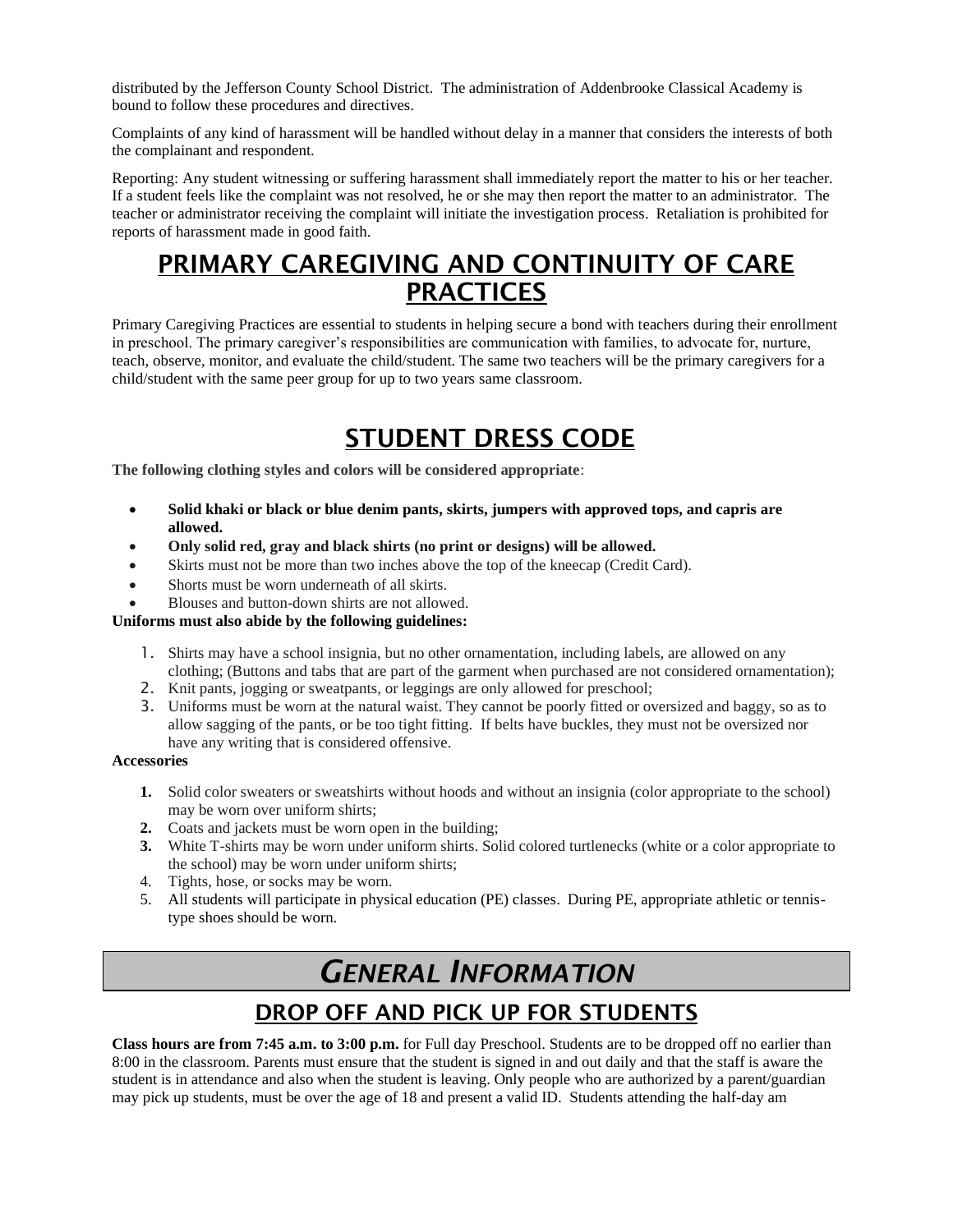preschool will be dismissed at 11:15 am. All students must be picked on time (with in the 10 minute pick-up window) or a late fee of \$1.00 per minute may be assessed. After Care is available for students at an additional cost.

## CAFETERIA/HOT LUNCH PROGRAM

Addenbrooke Classical Academy offers lunches through our school lunch vendor .

Addenbrooke participates in the Federal Government's Free and Reduced Lunch Program for qualifying families.

Addenbrooke Classical Academy does not prepare hot lunches.

Since the school must order lunches in advance and are charged regardless of the lunch being served, WE CANNOT GIVE CREDIT FOR MISSED LUNCHES. Every effort will be made to notify parents of field trips in advance of the lunch menu coming home.

Please alert the Clinic Aide of any food allergies that your child has.

### **Lunches need to be sent with an ice pack to keep them cold as we do not have the facilities to refrigerate lunches.**

## CARPOOLS AND STUDENT TRANSPORTATION

Addenbrooke Classical Academy has no official responsibility for transporting students to and from school. Addenbrooke Classical Academy is not liable for any accidents during the transportation of students to and from the school. We encourage the use of carpools and information regarding carpools is available upon request. The school does not arrange carpools. The following suggestions are offered to make carpooling function more smoothly:

- 1. You are responsible for the children in your car. All children must wear seatbelts.
- 2. Carry adequate insurance.
- 3. Be on time.
- 4. Be extremely careful and alert in the school parking lot. Be courteous and follow the directions of the staff as they direct you through the traffic pattern. DRIVE SLOWLY.
- 5. There is no long-term parking in the drop-off areas.
- 6. Report to parents any continuous misbehavior from a student. You have the right to refuse to carpool with a student who causes problems.
- 7. Do your best to provide a cheerful atmosphere for your passengers.

### *Guidelines for students that are passengers:*

- 1. Always wear your seatbelt.
- 2. Be courteous and well behaved in the car. Loud talking or poor behavior can distract the driver and cause an accident.
- 3. Be ready when your ride arrives, either at home or school.
- 4. Be standing in the waiting area for your ride. When your ride comes to a complete stop, then you may approach the car. Walk; don't run, to your ride.
- 5. Remember to thank your driver for transporting you.

## CONCERNS AND GRIEVANCES

Please refer to the Communications Pathway document located on our website, for the proper channels to address areas of concern.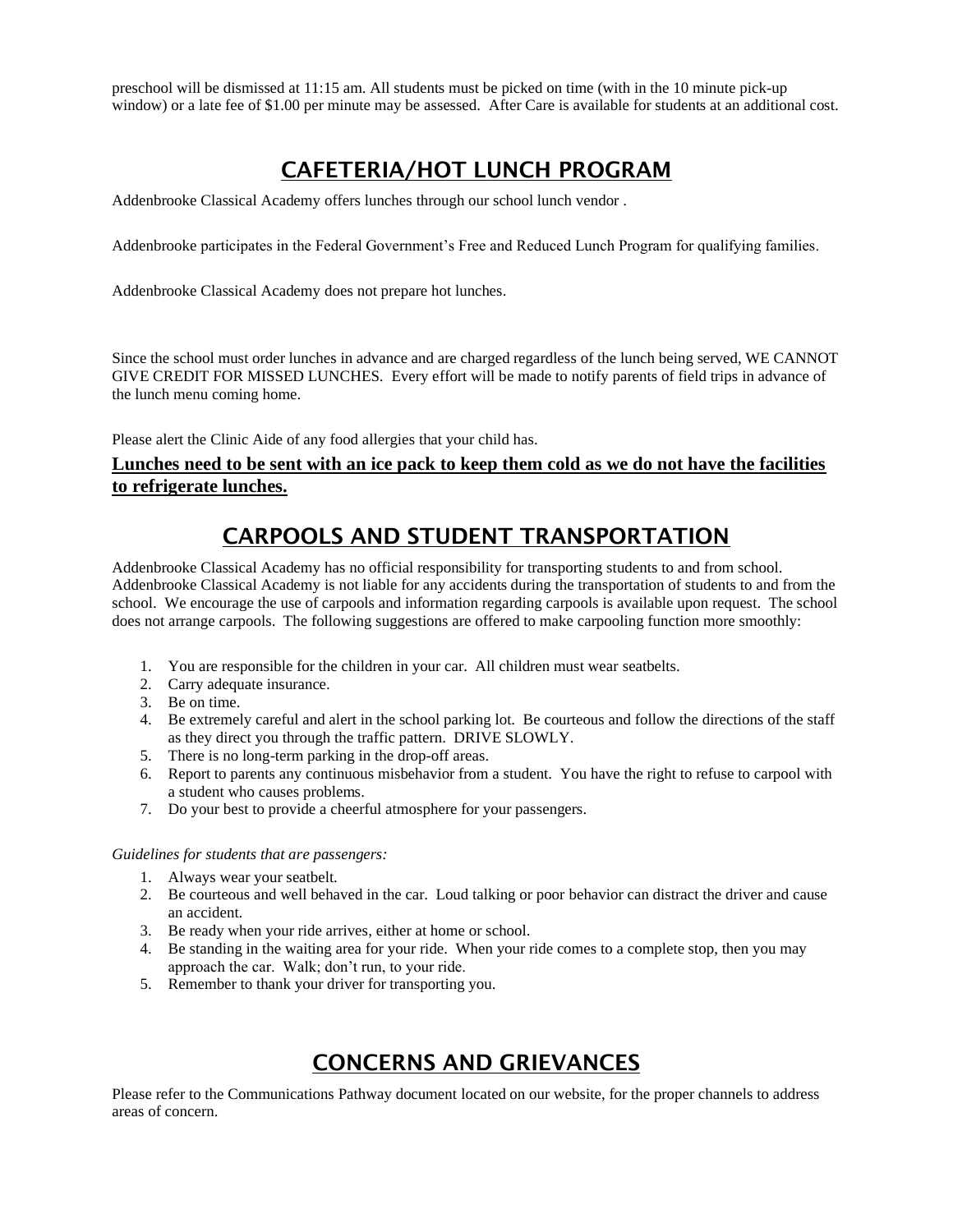## INTERNET ACCEPTABLE USE

Students are prohibited from accessing the Internet without a signed permission form; both parents and students are required to sign the form. Addenbrooke Classical Academy intends that students will use the Internet only for appropriate, school-related applications and reserves the right to prohibit students from its use should non-school or unacceptable uses be detected.

## LOST AND FOUND

Clothing, books and other items that are unclaimed at the school will be placed in the Lost and Found. This material will remain there for claiming through the end of each semester. At those times, all items that are not claimed will be donated to charity.

## PERSONAL POSSESSIONS OF STUDENTS

Personal possessions are not allowed in school. Please do not bring personal electronics, games, cell phones, or other equipment to school unless requested by the teacher to do so. Safekeeping, damage, or theft of personal items is the responsibility of the owner. Other items may be added to the prohibited Items list upon discretion of the school administration. The teacher will keep personal items distracting from the learning situation until the end of the day or school year. In some instances it may be required that the parent claim the item.

## PLAYGROUND RULES

### **The following ground rules will be reinforced on the playground:**

- 1. All games should be played with a concern for others using the playground.
- 2. The playground equipment is to be used properly. If there are questions in use, consult with a teacher or the front office.
- **3. No aggressive fighting or pretending to fight.**
- 4. Toy weapons of any kind are not allowed on the school grounds. **NO PRETEND GUNS!!!**
- 5. No throwing objects (rocks, snow or sand).
- 8. Jump ropes are only to be used for jumping rope.
- 9. All children need to help to pick up the playground after the playground time is completed.
- 10. Closed toe shoes must be worn at all times.

### PRESCHOOL STUDENT FEES

A non-refundable \$150 (\$75 for every additional family member) registration fee is due at the time of registration. Tuition is based on a 9-month school year. Tuition is due on the 1st of every month starting with September and ending with May. Tuition is late after the  $10<sup>th</sup>$  of the month and a \$20.00 late fee will be assessed. If a receipt is needed for your records, the preschool office will be happy to provide one for you. Children not picked up within the 10 minute pick up window will be assessed a \$1.00 per minute late fee and payment is due upon pickup. Refunds will not be issued due to snow days, student absence, or school closures.

## AFTER CARE STUDENT FEES

A non-refundable \$50 (\$80 for a family) registration fee is due at the time of registration. Tuition payed prior to the  $10<sup>th</sup>$  of the month is eligible for a 10% discount. There is a \$20.00 late fee for tuition received by the 25<sup>th</sup> of the month for past due balances. Refunds will not be issued due to snow days, student absence, or school closures. After care hours are until 5:00 pm on student contact days only. A late pickup will result in a \$1 per minute late fee charge. Excessive late pickups (4 or more in a school year) will result in termination of enrollment from the program.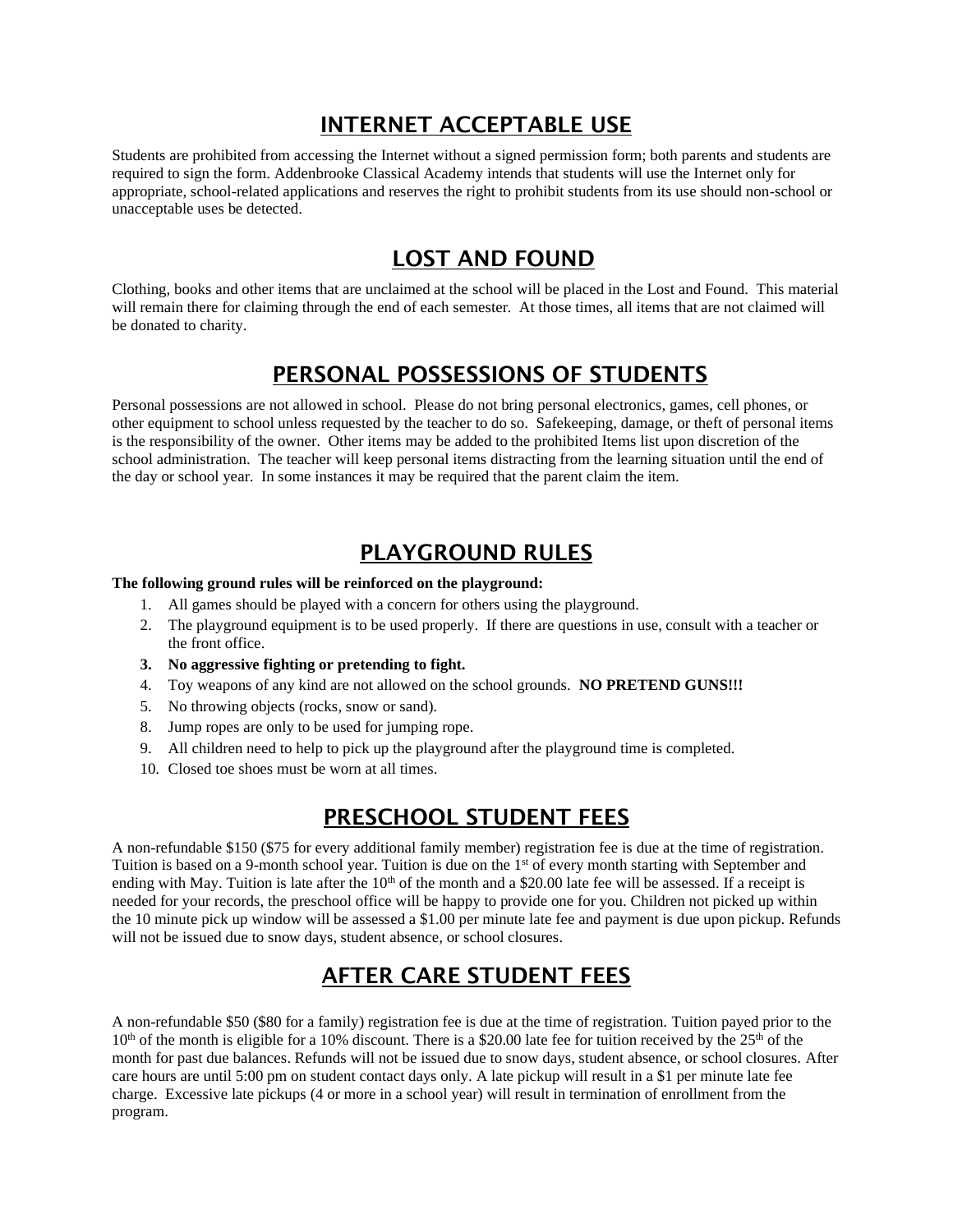## TWO-WAY COMMUNICATION

Two-way communication during your child's years at Addenbrooke Classical Academy is vital for your child's well being, for rigorous academics, partnerships, and for continued success of our school. Please keep the communication lines open! Our staff appreciates your insights, suggestions and support to help us provide the best education for your child.

Please feel free to contact any of our staff members whenever you need to. The best time to call is during normal business hours, 7:45 a.m. until 3:45 p.m. You can also leave a voice message for the Preschool Director. All staff will have e-mail addresses so you can email if that is more convenient for you.

Addenbrooke Classical Academy seeks to provide updated and accurate information on all aspects of the school to both students and parents. You can also check our website regularly for updates at <http://www.addenbrookeclassical.com/Preschool>*.*

Our all school (PK-12) newsletter will be e-mailed home bimonthly. Other communication will also come home in **Thursday folders**; this may include, but not be limited to, class newsletters, permission slips, conference information, special event fliers, homework, and teacher requests. Parents should look for the envelope each week, read the contents, sign any documents needing to be returned, and return the folder to school with their student.

Whether communication occurs through papers sent home or notes in the student's agenda, parents are expected to read them carefully.

### WEATHER RELATED DISMISSALS

Closure due to snow will **NOT** always be the same as the Jefferson County School District. Addenbrooke Classical Academy reserves the right to close, or delay a start time, even when the District chooses to stay open. Listen to the major radio or television stations for snow closure announcements. If the Jefferson County School District determines that the weather has deteriorated to the point where they will be closing school during the day, we will do the same. For District-wide closure information, you can call (303) 982-6600 or go to [http://jeffcoweb.jeffco.k12.co.us/communications/closures.html.](http://jeffcoweb.jeffco.k12.co.us/communications/closures.html) If the other District schools are closed and there is no message concerning Addenbrooke Classical Academy, you may assume Addenbrooke is closed as well.Please do not call the school office, but listen to a radio or TV station for closure details.

Parents are asked to stay in the foyer, unless otherwise directed, during emergency dismissals for tornadoes, snowstorms or other weather-related dismissals. Parents will not be allowed to pick up children other than their own without written permission.The children involved will then be called to the office area.

## *SCHOOL OFFICE PROCEDURES* ATTENDANCE

### **Attendance**

Attendance is the responsibility of the student, the parents, and the school. The importance of regular, daily attendance as a basis for academic achievement cannot be overemphasized. Absences have a negative effect upon instructional continuity, regardless of attempts to make up the work. The school cannot teach students who are not present. The regular contact of students with one another in the classroom and their participation in a well-planned instructional activity under the tutelage of a competent teacher are vital to this purpose.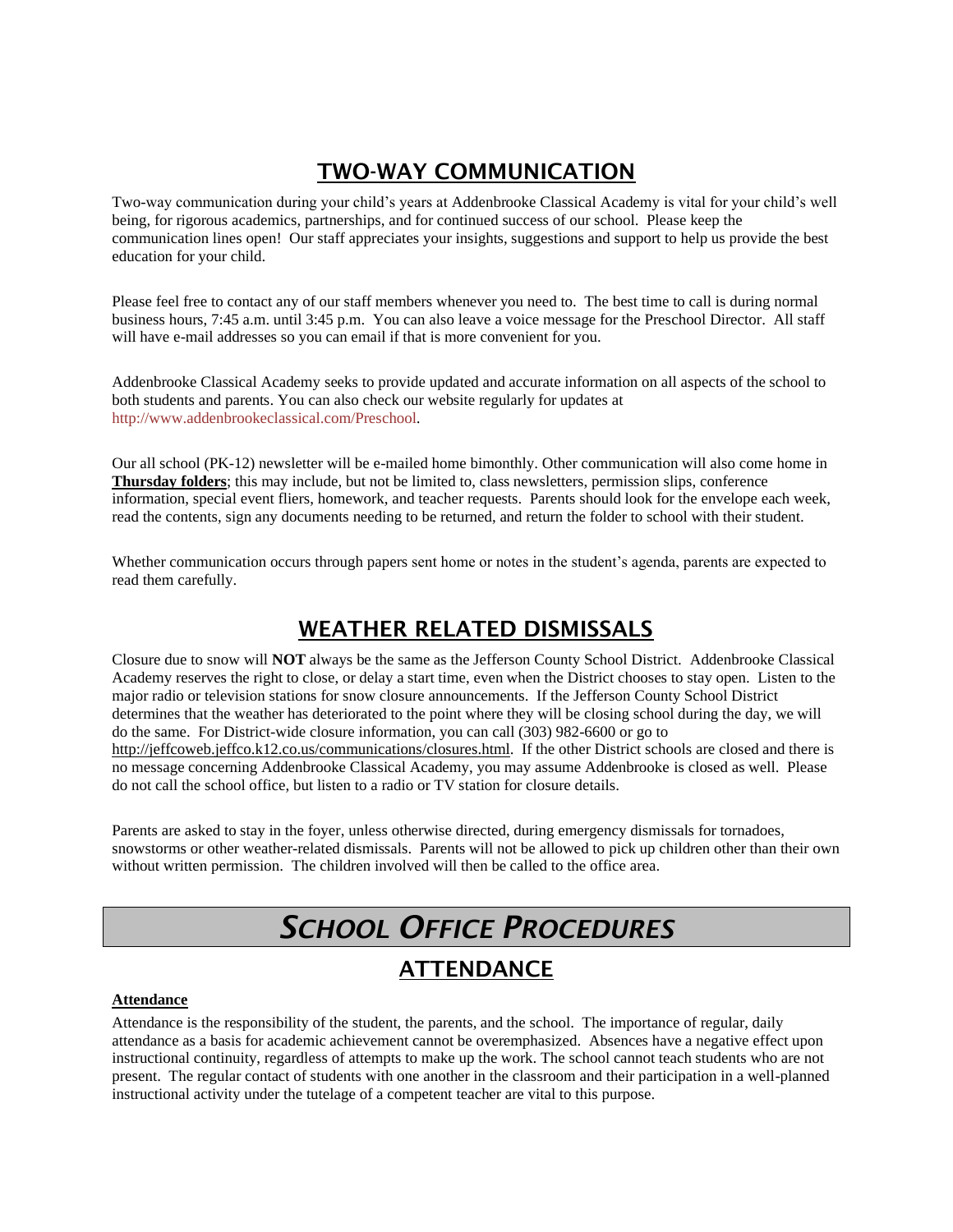### **Student Absence Procedures**

For absences, parents are to call the attendance telephone line to report absences by 9:00 a.m. If the child is going to be absent more than one day, they may make note of that on the first day's call. If they anticipated only one day's absence and it turns out to be longer, they should call the school office each successive day. When an absence has been called in, it is not necessary to send a note upon the student's return to school. A child or a sibling cannot call to report the absence. The parent or guardian must make the absence call. An absence is unexcused until a parent or guardian calls.

Parents are asked to give the following information when they call:

- 1. Month and day of absence being reported.
- 2. Student's full name.
- 3. Name of student's teacher.
- 4. Reason for absence.
- 5. Person reporting the absence.

The following is a comprehensive list of excused absences. Such excuses will be accepted when a student is:

- Temporarily ill or injured or whose absence is approved by the school administration on a prearranged basis. Prearranged absences shall be approved for appointments or circumstances of a serious nature only, which cannot be taken care of outside of school hours.
- Absent for an extended period due to physical, mental or emotional disability.
- Attending any school-sponsored activity or activities of an educational nature with advance approval by the school administration.
- Excused by a parent or guardian for observance of religious holidays.
- Participating in district-approved activities.

Addenbrooke Classical Academy may require suitable proof regarding the above exceptions, including written statements from medical sources.

An unexcused absence is defined as an absence that is not covered by one of the foregoing exceptions. Each unexcused absence shall be entered on the student's record.

### **Tardies**

Student attendance is critical to the educational process. Tardiness is a form of absence and interferes with student learning. Disruption and loss of instruction time result when students are not in their classrooms ready to begin learning on time. A student who is only 5 minutes late every day loses 15 hours of instruction in a school year. The following are guidelines for dealing with tardies:

• **Tardy students must be checked in at the office by their parent or guardian before being taken to class.**

## CHANGE OF ADDRESS AND PHONE NUMBERS

Parents are asked to notify the school immediately if they change their address, telephone, or place of employment. This information is critical in the case of an emergency. It is the parent's responsibility to make sure the school office has the current information.

## CLASS PLACEMENT

Class placement is at the sole discretion of the administration.

## KINDERGARTEN AND PRESCHOOL TRANSITIONS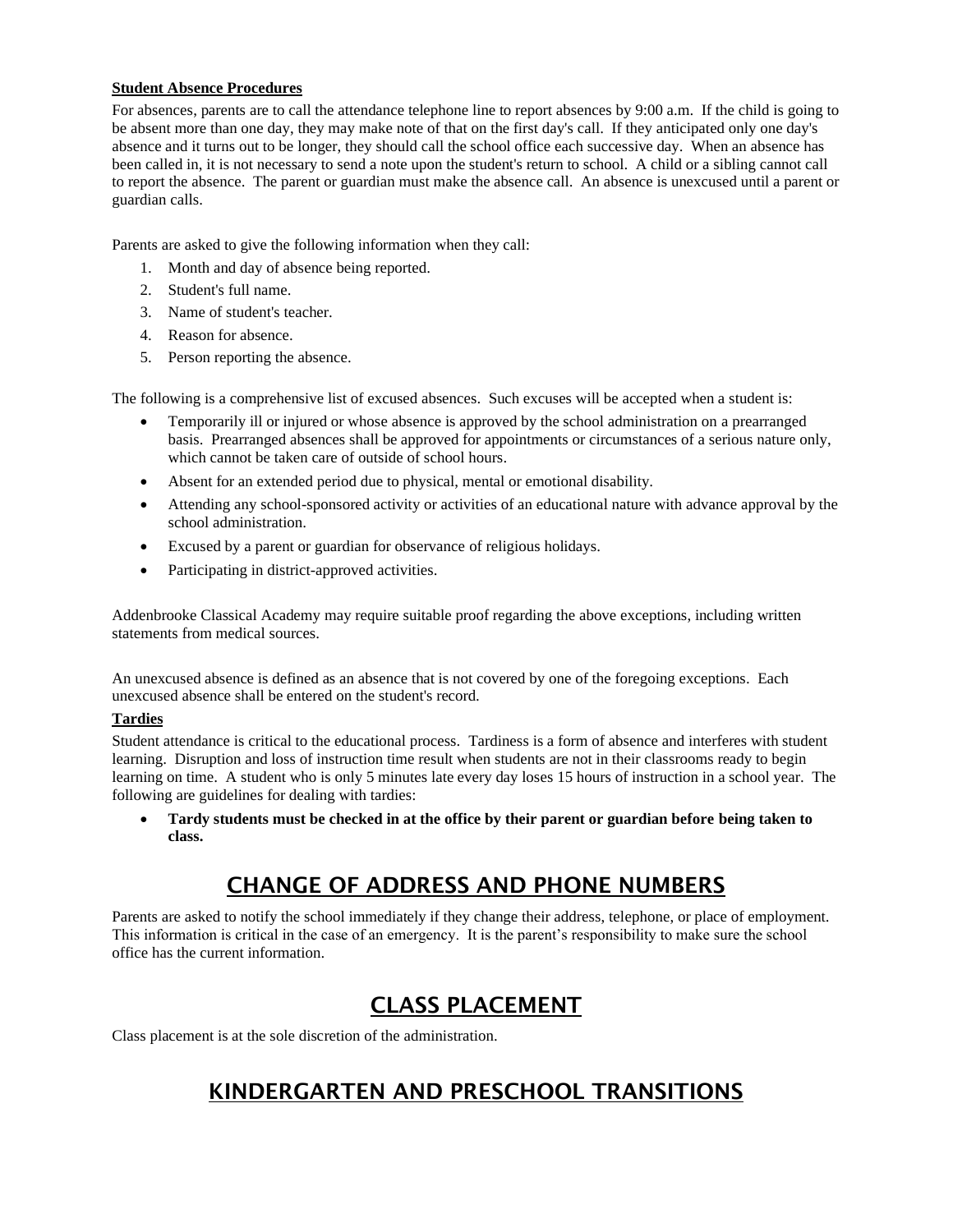Students that are moving to kindergarten will have a transition process. Preschool students will visit a kindergarten class. Preschool and kindergarten teachers will have a transition meeting to share student's current skills and goals. Spring conferences will serve as a kindergarten transition meeting for parents/guardians. If there is concern over kindergarten readiness, data will be collected as well as a body of evidence. The school team will set up a meeting to include parents and any other necessary attendees to review evidence and begin discussions regarding readiness. Based on the decisions made there may be interventions put into place to help ensure readiness. If the team collectively agrees, a student may be retained in preschool for an additional amount of time.

Students transitioning into preschool will complete a survey giving the teachers information about incoming students. A family picnic, teacher meet and greet is set up in prior to school starting for families to meet the teachers and other students. Students who transfer from classroom to classroom shall transfer over slowly, spending short periods of time visiting. Parents will be involved in all classroom to classroom transfers, as well as incoming and outgoing teacher to share information and concerns/questions.

## HOW TO CONTACT ADDENBROOKE CLASSICAL ACADEMY

School Phone Number ......................................................................................... 303-989-1336 School Address ............................................................... 3940 S Teller St., Lakewood, CO School Web Page................ <https://sites.google.com/a/jeffcoschools.us/aca-elementary/home>

## LEAVING SCHOOL EARLY

For early departure, a parent or guardian MUST check the student out through the office by signing the Check In/Out Sheet before students leave the school campus. If someone other than the parent will pick up the child from school during school hours, the office must be notified in writing or via a phone call. No exceptions. We will need the following information:

- 1. Name and relationship to student of person authorized to pick up the student.
- 2. Reason.
- 3. Time of pick up and whether student will return to school that day.

District requires that someone other than a parent present an ID to the staff before pick up. This person must also be on file in the office as an authorized person for pick-up. Office personnel will request that the student report to the office once the parent has signed the student out for the day..

## OFFICE HOURS

The school office will be open from 7:30 am to 4:00 p.m. Monday through Friday unless it is a school holiday, inservice day or half day. Summer hours will be posted in the spring.

## PARENTS OUT OF TOWN

When you leave your child with another person and are out of the area, please send a note to the school office giving the name, address, and phone number for the temporary guardian. Also, include the permission for this person to check your student out of school. Please note the length of time you will be out of town. The school office will hold all information in confidence.

## PERMANENT RECORDS/STUDENT FILES

Parents may view a child's permanent record at any time. Please give the school a one-day notice so that the record may be retrieved from the file. The record must be reviewed in the presence of an administrator.

### **Confidentiality Safeguards:**

Student records are maintained in accordance with the Federal Family Educational Rights and Privacy Act of 1974, the Colorado Public Records Act and the Colorado Children's Code Records and Information Act. The purpose of this policy is to assure parents and students themselves, if they are eighteen years of age or older, that they may have access to their education records; to provide for the permissible sharing of information with law enforcement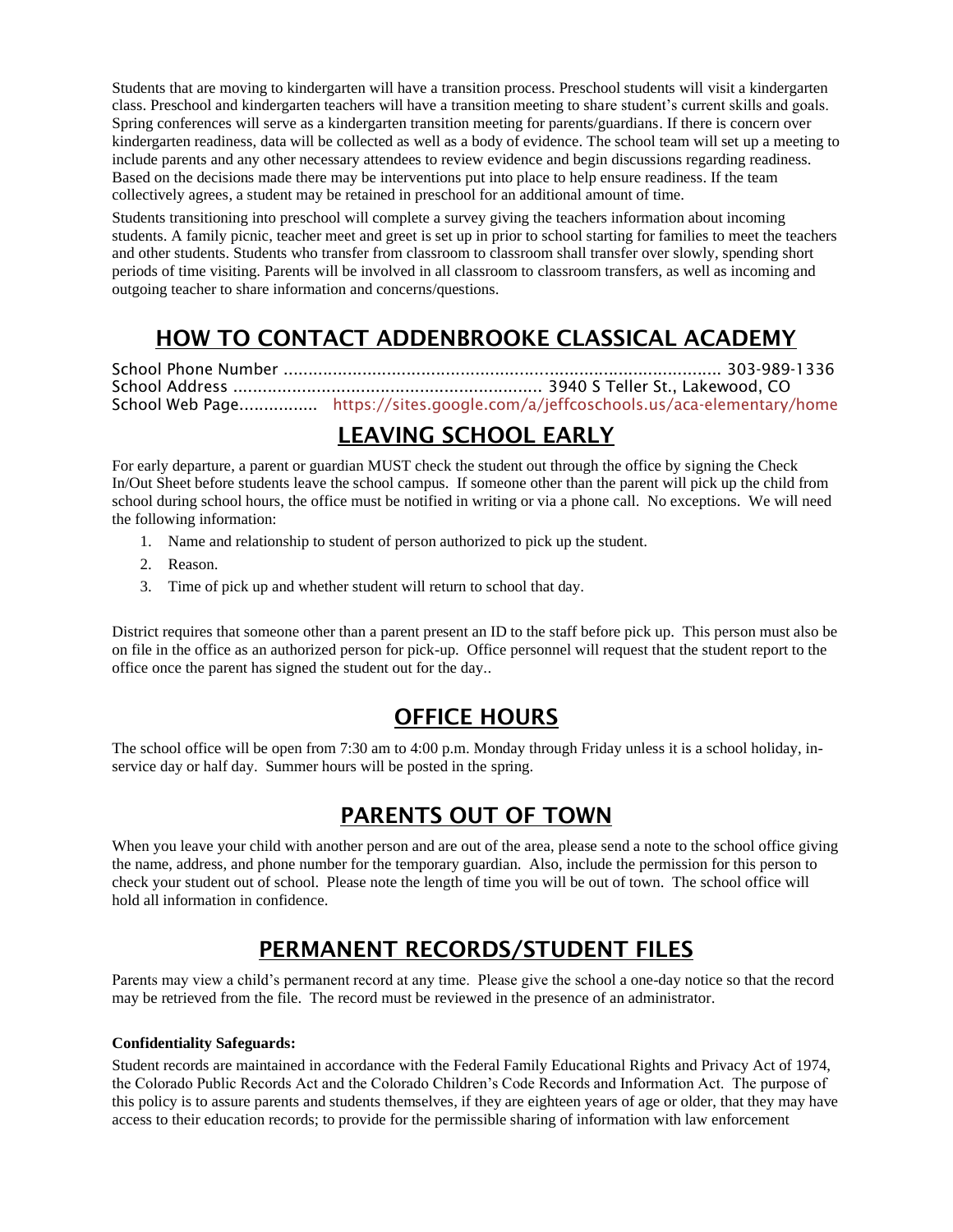agencies as provided by law; and to ensure that each individual's right to privacy shall be protected by limiting the transferability of education records without consent of the parent or eligible student except as otherwise provided by law.

All permanent records of students enrolled at Addenbrooke Classical Academy are maintained at Addenbrooke Classical Academy. All requests for inspection and review of education records and requests for copies of such records, as well as disclosure of personally identifiable information except as provided by law, shall be maintained as a part of each individual's record. Parents or eligible students who believe that information contained in the education records of a student is inaccurate or misleading or violates the privacy or other rights of the student may request to the Jefferson County School District the records be amended.

Each student's permanent record may be viewed within 1 day by the parent or legal guardian in the presence of the administration.

### REGISTRATION

The registration form should be completely filled out. In particular, it is important to provide telephone numbers of places of employment for both parents, and two (2) emergency contact persons other than the parents. The school will use these contacts in the event the parents cannot be reached by telephone. Any disability or allergies of a student should be noted on the registration form and the medical forms contained in the enrollment package. Current IEP's (Individual Education Plan) must be indicated.

## STUDENT HEALTH

### **Accidents**

All accidents that occur on the school grounds must be reported to the school office. Students will receive care consistent with the severity of the injury. Minor abrasions and bumps will be cleaned and bandaged. Parents will be notified immediately when major accidents occur. Emergency personnel will be summoned in serious situations.

#### **Clinic/Medical Concerns**

Parents should bring special health problems to the attention of the teacher and the Preschool Director.

It is imperative that someone be available and prepared to pick up his or her student in the event of illness or accident. A sick student must be picked up within 30 minutes of the school contacting the parent or emergency contact. The school does not have facilities to keep students who are contagious or are so ill that they need to be in bed.

#### **Emergency Contact**

The school office maintains an emergency card for each student. A new card must be completed each year. Please keep the information up-to-date. We will use these cards to contact you in the case of an emergency. Your signature on the card is critical as it allows the school authorization to secure medical attention/aid for your child in event of an emergency. All information on the card will be held in confidence. Emergency contacts must be at least 18 years of age and have a valid ID when picking up a student.

#### **Immunization (and exemption) Requirements**

Immunization requirement law will be strictly enforced for all students. Students who do not meet the immunization requirements listed below will be denied attendance pursuant to Colorado Revised Statutes 25-4-902. Transfer students will be expected to submit a complete Certificate of Immunization or Exemption.

Pursuant to C.R.S. 25-4-903, parents may exempt their children from receiving immunizations for personal, religious, or medical reasons. Parents choosing to exempt must contact the school clinic to sign the back of their child's immunization card.

Required Preschool Immunizations: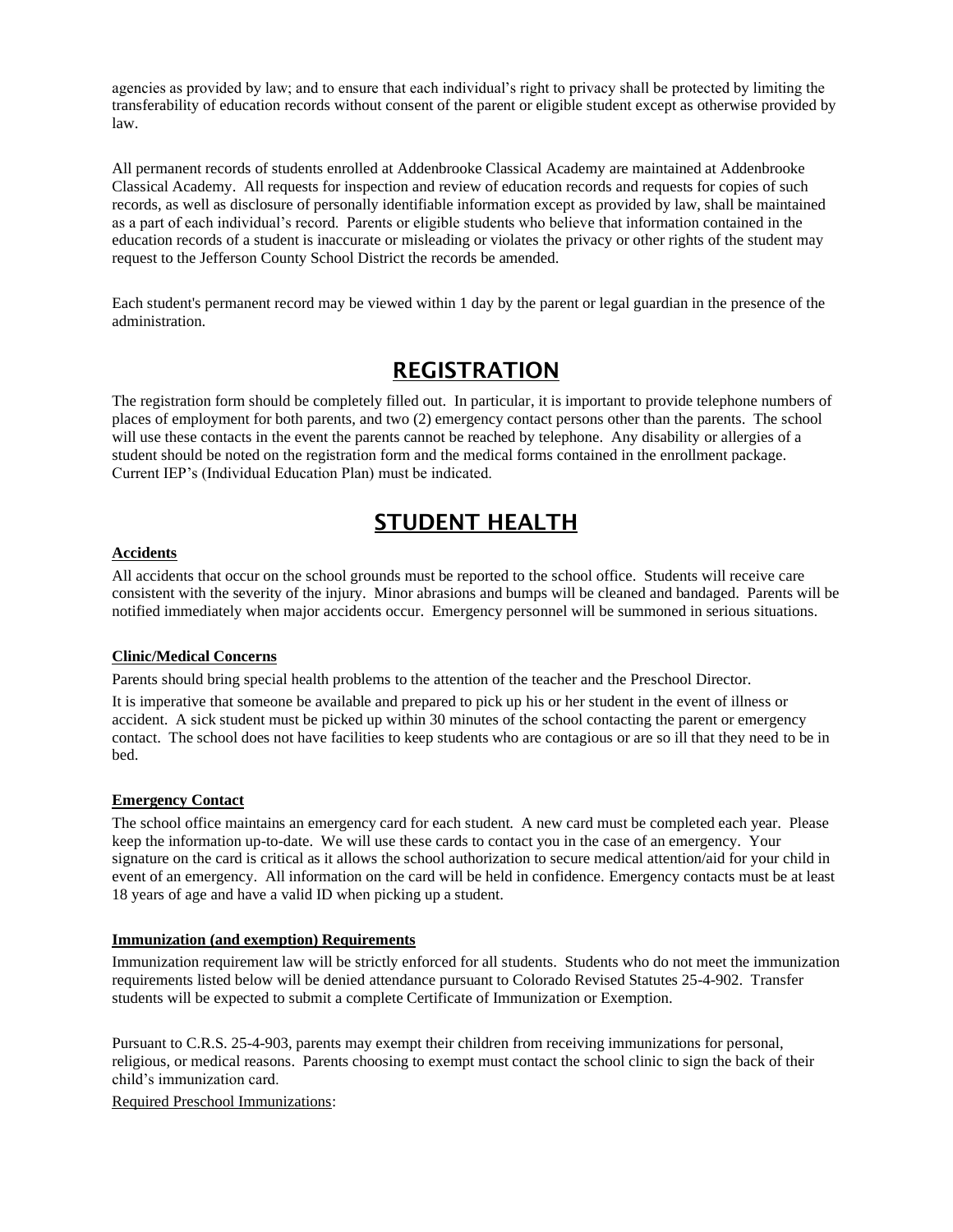| DTaP-Diphtheria, Tetanus, acellular Pertussis | 4       |
|-----------------------------------------------|---------|
| Flu-Influenza (seasonal)                      |         |
| Hep A-Hepatitis A                             |         |
| Hep B-Hepatitis B                             | 3       |
| Hib-Haemophilus Influenzae Type B             | 3       |
| MMR-Measles, Mumps, Rubella                   | 1       |
| PCV-Pneumococcal Conjugate Vaccine            | $1 - 4$ |
| Polio                                         | 3       |
| VAR-Varicella                                 | 1       |

\*If the child began immunizations when they were older, they may be certified with three doses. Check with your school nurse or physician regarding exceptions.

### **Medication Policy**

All prescription medication and over the counter medication should be sent to the clinic in their original container, properly labeled with a date, the name of the child, the name of the medication, the directions for taking the medicine and the name and telephone number of the doctor prescribing the medication. Over the counter medications should also be in their original container and labeled with the date, the name of the child, and the directions for taking the medicine. Only medications in their original container will be given to a student. A completed medication form #924 must accompany the medicine. No medicine will be dispensed from the clinic unless a completed form is on file. It is the parent's responsibility to make sure that there is an ample supply of medication for the student. Students may not self-medicate at the school.

#### **Vision & Hearing Screening**

Students in grades PK-3 and 5 will be screened for visual and hearing problems. If there are suspected problems, you will be notified of the results of the screening. It is recommended that you seek professional advice, an ophthalmologist and/or audiologist if your child has failed a vision and/or hearing screening.

#### **When Children are Sick**

Parents are advised to keep their child home if she/he shows signs of a cough, sore throat, rash or generally feels ill. Here are some guidelines we give parents to help them determine how sick is too sick to send to school:

- Temperature of 100 or more within the last 24 hours
- Thick yellow or green nasal or eye discharge
- Diarrhea or vomiting
- Serious breathing problems requiring more than one breathing treatment a day
- Inability to participate fully in the program, including going outside
- Hives or rash that shows possibility of spreading, or bursting.

When a child becomes sick at school, and if they are going home because of illness, we will contact parents or the person indicated on the emergency card as soon as possible. For the safety and welfare of the students and others in our community, please understand that we cannot have a sick child in attendance. Parents are expected to pick their child up **within 30 minutes** of being notified.

### **Sunscreen**

Children MUST have sunscreen/sun protection prior to going outside (even in the winter months). Parents are responsible for applying sunscreen at the time of drop off or provide adequate sun protection (such as hats, long sleeve shirts, etc.) daily. Sunscreen will be re-applied as needed/directed though out the day by staff. Parents must provide sunscreen to be kept at the school along with a signed sunscreen permission form. Sunscreen must be labeled with the student's name and only used for the student that it is labeled for.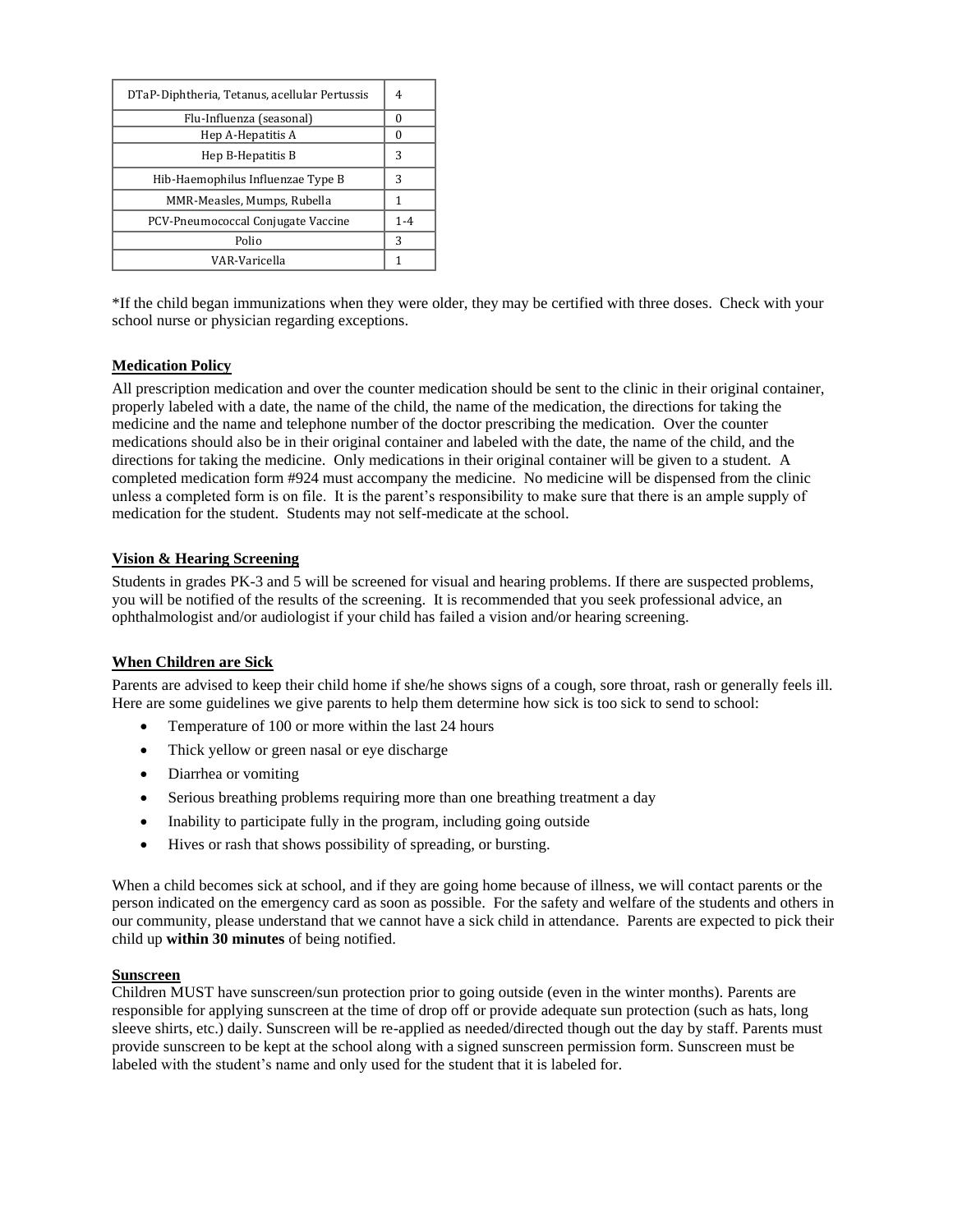## STUDENT INFORMATION RELEASE

Certain "directory information," including the student's full name, address, and telephone number, will not be released without parental consent except in the school directory. Authorization for inclusion in the directory is in the form completed at Registration.

Classroom activities and events sponsored by the school occasionally are photographed or videotaped by school employees or representatives of the news media for publication in newspapers or broadcast on television or for use in school newsletters, brochures, etc. If for any reason you DO NOT wish to have your student(s) photographed or videotaped for these purposes, you must notify the office in writing.

## TRANSFERS AND WITHDRAWALS

Students transferring from school must be cleared through the school office.

Students being withdrawn from school permanently must be checked out through the school office. If possible, please notify the school office in advance of pending transfers or withdrawals. If a student leaves school permanently for any reason, the following procedure must be followed.

- 1. Parents should make their intention of withdrawing known to the office and provide two weeks' notice.
- 2. The office will issue a withdrawal form.
- 3. The office will check with the staff to see that all books and materials have been returned.
- 4. Student fees will not be refunded and all fees must be paid at the time of withdrawal.

## VISITORS AND VOLUNTEERS

Addenbrooke Classical Academy is a **closed campus**. All visitors and volunteers must check in at the school office and check out as they leave. Visitors and volunteers are welcome in the classroom as long as they do not cause any disruption. During the time visitors or volunteers are in the building a nametag, which is available at the office, must be worn.

For classroom observations, parents should schedule with the School Registrar at least one day in advance.

## *PARENT INFORMATION*

## PARENTAL INVOLVEMENT/RESPONSIBILITIES

A basic tenet of Addenbrooke Classical Academy's philosophy is parental involvement in the school. Parents are involved at Addenbrooke Classical Academy in several areas. Parents make up the majority of the Board of Directors. It is the Board's responsibility to ensure that the mission and programs of Addenbrooke Classical Academy are implemented. The Board also develops policies that serve as the framework around which the school's mission is implemented. Parent involvement in this manner assists Addenbrooke Classical Academy in keeping costs down and therefore allows a lower student/teacher ratio. For information regarding joining the ACA Board please see the preschool Director. Parents will contacted via email when there is a vacancy on the board.

Parental involvement in the school will reinforce to your child your personal commitment to his/her education.

## PARENT/TEACHER CONFERENCES